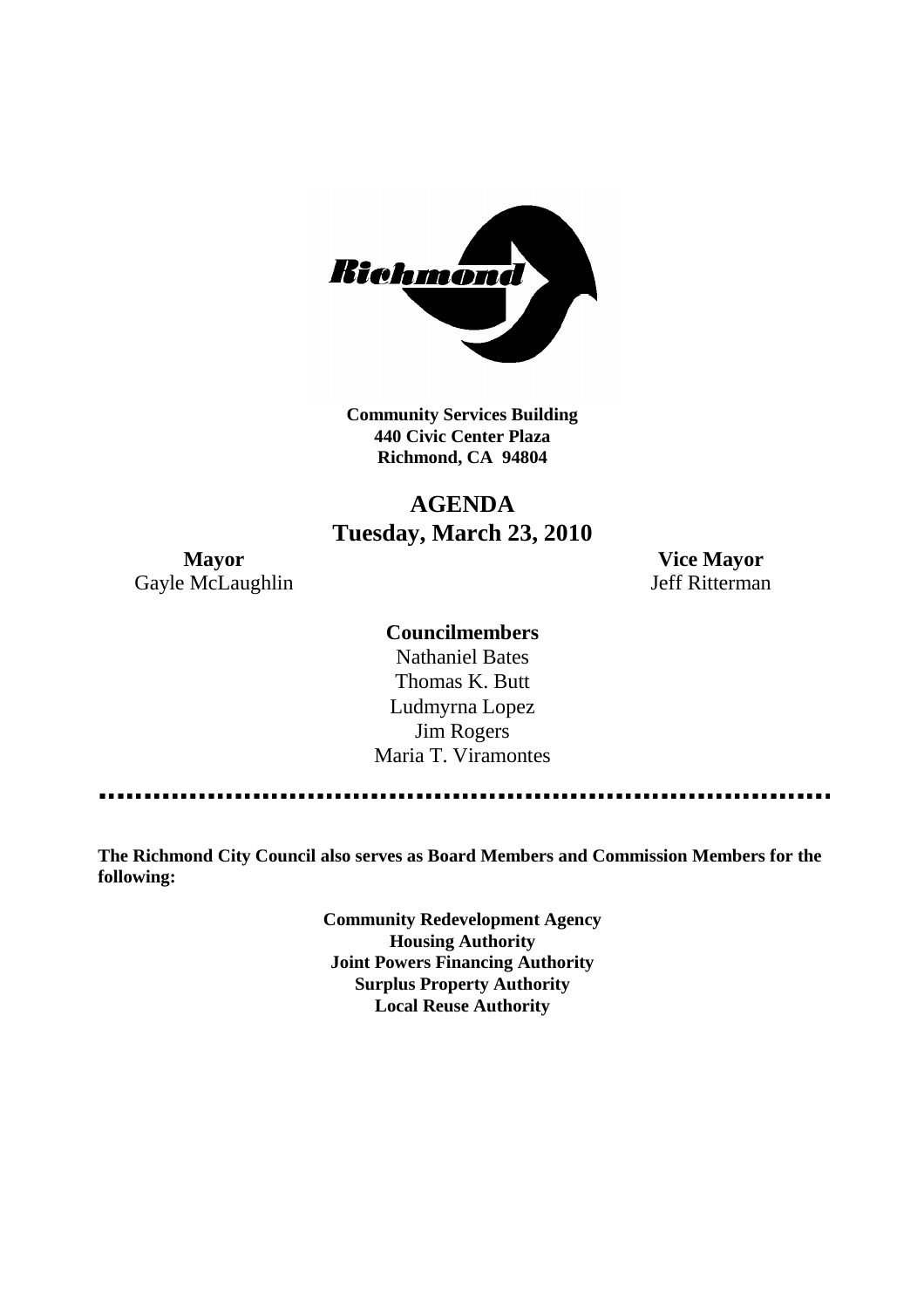# **MEETING PROCEDURES**

The City of Richmond encourages community participation at its City Council meetings and has established procedures that are intended to accommodate public input in a timely and time-sensitive way. As a courtesy to all members of the public who wish to participate in City Council meetings, please observe the following procedures:

**PUBLIC COMMENT ON AGENDA ITEMS:** Anyone who desires to address the City Council on items appearing on the agenda must complete and file a pink speaker's card with the City Clerk **prior** to the City Council's consideration of the item. Once the City Clerk has announced the item and discussion has commenced, no person shall be permitted to speak on the item other than those persons who have submitted their names to the City Clerk. Your name will be called when the item is announced for discussion. **Each speaker will be allowed TWO (2) MINUTES to address the City Council on NON-PUBLIC HEARING items listed on the agenda.**

**OPEN FORUM FOR PUBLIC COMMENT:** Individuals who would like to address the City Council on matters not listed on the agenda or on **Presentations, Proclamations and Commendations, Report from the City Attorney, or Reports of Officers** may do so under Open Forum. All speakers must complete and file a pink speaker's card with the City Clerk **prior** to the commencement of Open Forum. **The amount of time allotted to individual speakers shall be determined based on the number of persons requesting to speak during this item. The time allocation for each speaker will be as follows: 15 or fewer speakers, a maximum of 2 minutes; 16 to 24 speakers, a maximum of 1 and one-half minutes; and 25 or more speakers, a maximum of 1 minute.**

## **SPEAKERS ARE REQUESTED TO OCCUPY THE RESERVED SEATS IN THE FRONT ROW BEHIND THE SPEAKER'S PODIUM AS THEIR NAME IS ANNOUNCED BY THE CITY CLERK.**

**CONSENT CALENDAR:** Consent Calendar items are considered routine and will be enacted, approved or adopted by one motion unless a request for removal for discussion or explanation is received from the audience or the City Council. A member of the audience requesting to remove an item from the Consent Calendar must complete and file a speaker's card with the City Clerk **prior to the City Council's consideration of Agenda Review.** An item removed from the Consent Calendar may be placed anywhere on the agenda following the City Council's agenda review.

*The City Council's adopted Rules of Procedure recognize that debate on policy is healthy; debate on personalities is not. The Chairperson has the right and obligation to cut off discussion that is too personal, too loud, or too crude.*

**\*\*\*\*\*\*\*\*\*\*\*\*\*\*\*\*\*\*\*\*\*\*\*\*\*\*\*\*\*\*\*\*\*\*\*\*\*\*\*\*\*\*\*\*\*\*\*\*\*\*\*\*\*\*\*\*\*\***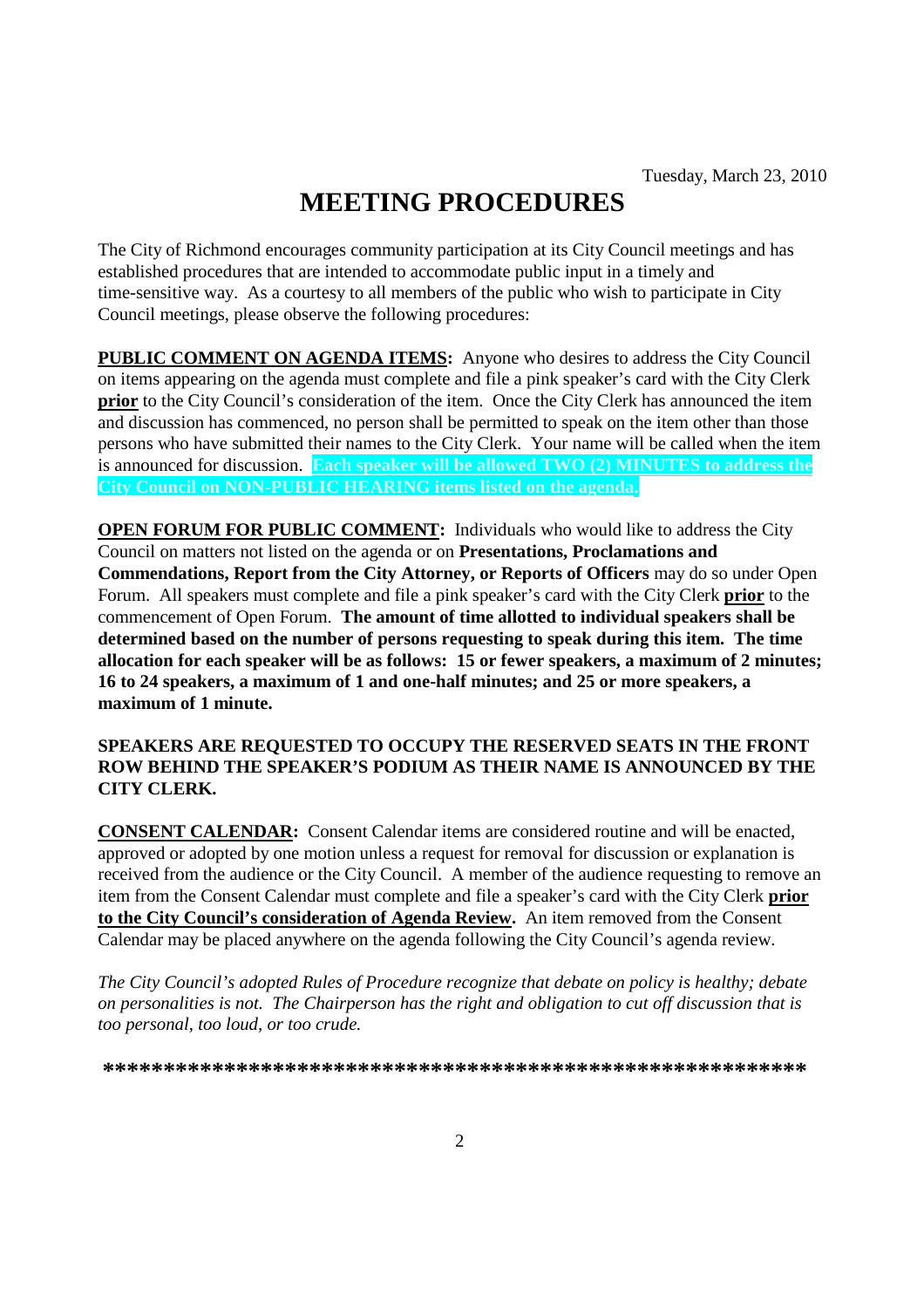## **EVENING OPEN SESSION**

5:00 p.m.

## **A. ROLL CALL**

## **B. PUBLIC COMMENT**

#### **C. ADJOURN TO CLOSED SESSION**

## **CLOSED SESSION**

Shimada Room of the Community Services Building

#### **A. CITY COUNCIL**

**A-1.** CONFERENCE WITH LEGAL COUNSEL - EXISTING LITIGATION (Subdivision [a] of Government Code Section 54956.9):

Barra vs. City of Richmond

Baykeeper vs. City of Richmond

Communities for a Better Environment vs. City of Richmond, et al.

Citizens of East Shore Park vs. City of Richmond

**A-2.** CONFERENCE WITH LEGAL COUNSEL - ANTICIPATED LITIGATION (Initiation of litigation pursuant to Subdivision (c) of Government Code Section 54956.9):

One case

**A-3.** CONFERENCE WITH REAL PROPERTY NEGOTIATOR (Government Code Section 54956.8):

> Property: Point Molate (site of former Naval Shipyard Depot) Agency Negotiators: Bill Lindsay and Janet Schneider Negotiating Party: Upstream Point Molate LLC Under Negotiation: Price and Terms of Payment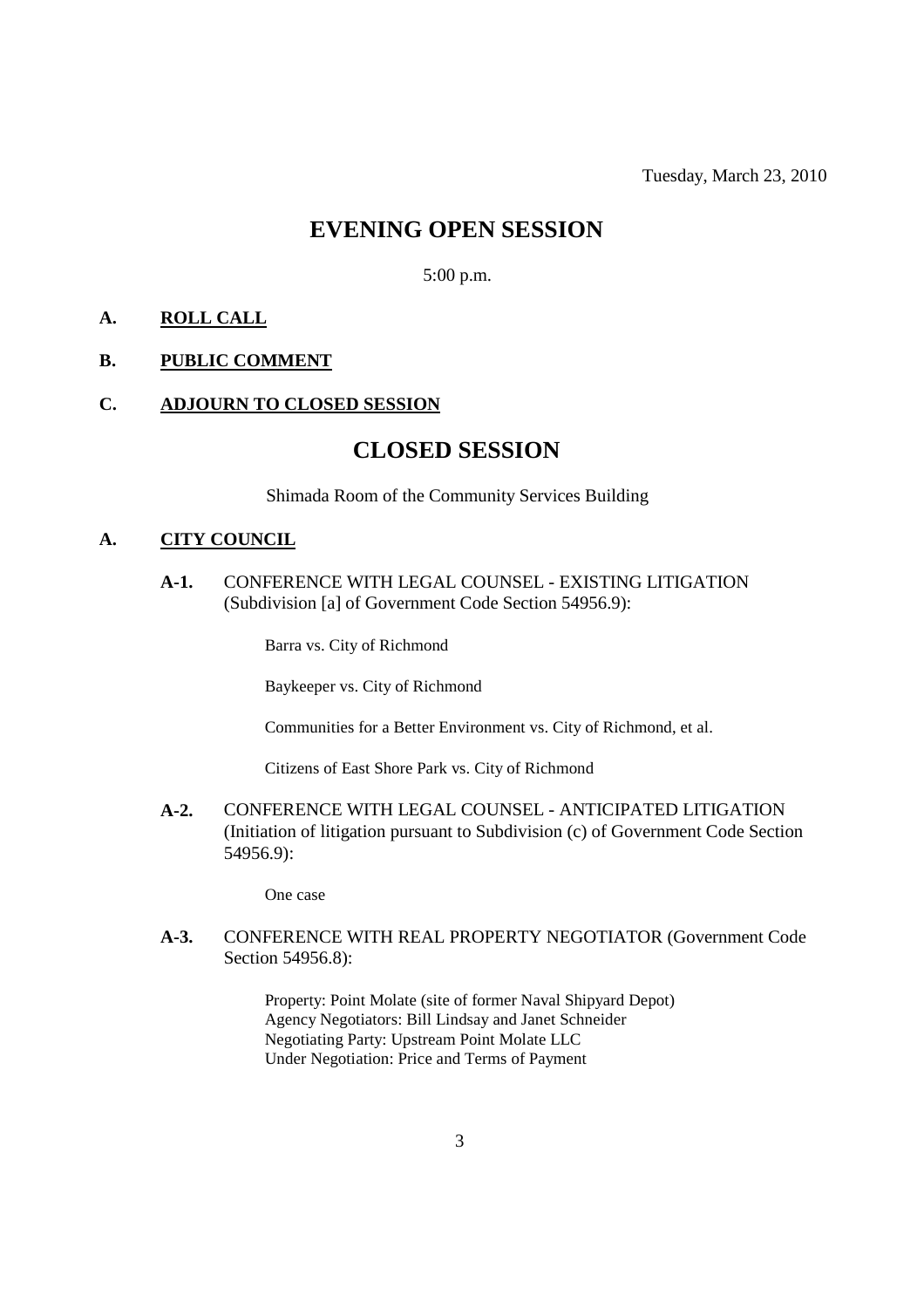## **RICHMOND CITY COUNCIL**

6:30 p.m.

## **PLEDGE TO THE FLAG**

- **A. ROLL CALL**
- **B. STATEMENT OF CONFLICT OF INTEREST**
- **C. OPEN FORUM FOR PUBLIC COMMENT**
- **D. AGENDA REVIEW**

## **E. PRESENTATIONS, PROCLAMATIONS, AND COMMENDATIONS**

- **E-1.** Introduce Shimada Youth Ambassadors visiting from Shimada, Japan Councilmember Bates (620-6581).
- **E-2.** Presentation of a proclamation honoring Walter Fong for 17 years of service and leadership on the Richmond-Zhoushan Friendship Commission - Mayor's Office (Mayor McLaughlin 620-6503).
- **E-3.** Presentation of Richmond Little League 2010 Board of Directors, managers and coaches - Mayor's Office (Mayor McLaughlin 620-6503).
- **E-4.** Presentation of a certificate honoring La Perla Delicatessen as Richmond Small Business of the Month for March 2010 - Mayor's Office (Mayor McLaughlin 620-6503).

## **F. REPORT FROM THE CITY ATTORNEY OF FINAL DECISIONS MADE AND NON-CONFIDENTIAL DISCUSSIONS HELD DURING CLOSED SESSION**